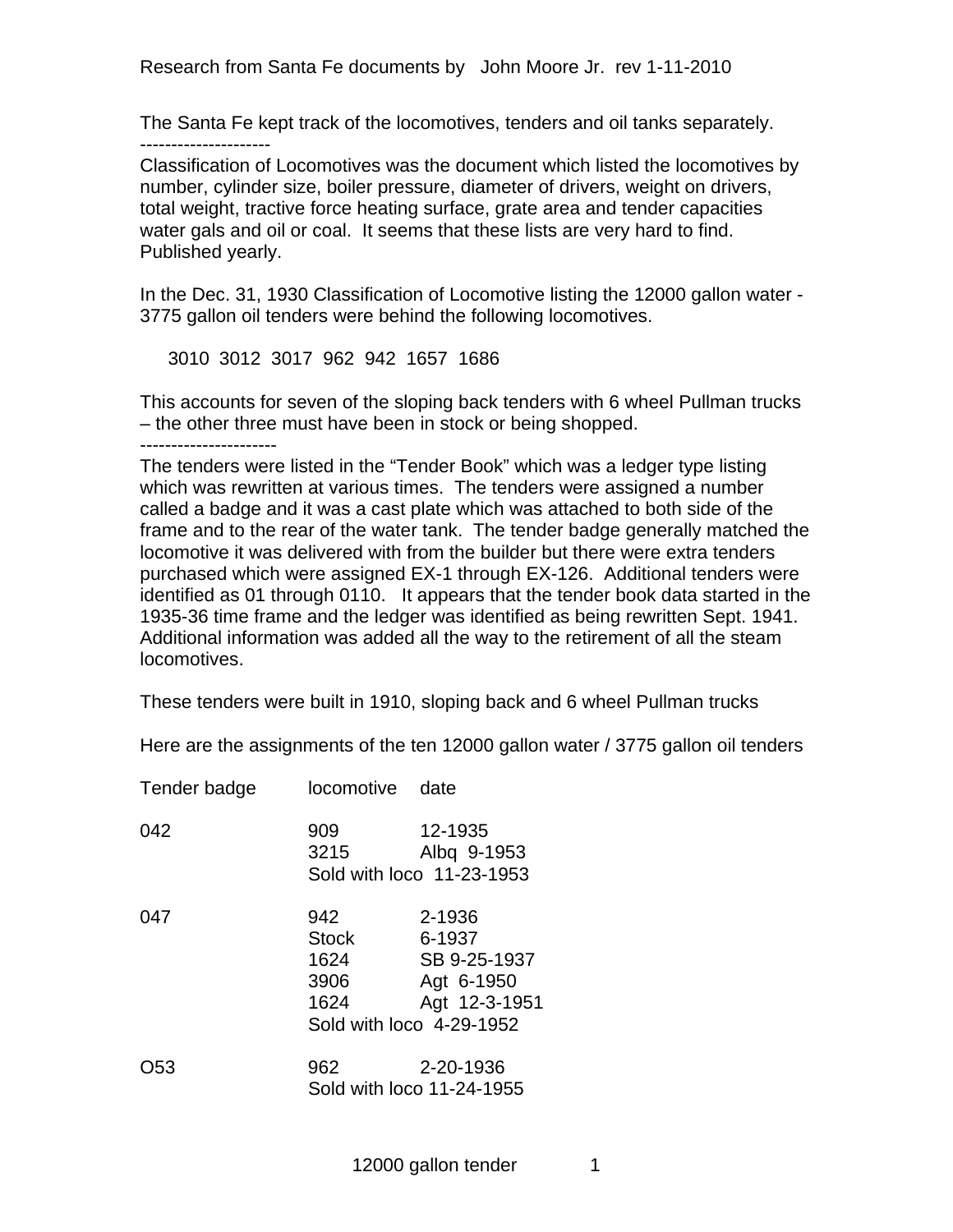| 088  | 1630 2-26-1937<br>1690 SB 3-1941<br>1653 Ama 9-1953<br>Sold with loco 9-3-1953 |                                                                             |
|------|--------------------------------------------------------------------------------|-----------------------------------------------------------------------------|
| 089  | Sold with loco 4-15-1952                                                       |                                                                             |
| 3001 | 3012 1-16-1936<br>1805                                                         | 1656 Cleb 8-1939<br>Ama 6-1940<br>Dismantled Albq 8-3-1951                  |
| 3002 | 1837 — 1837<br>Sold with loco 5-18-1954                                        | 3010 6-4-1936<br>1607 Clovis 12-1939<br>Stock Clovis 9-1940<br>Albq 10-1940 |
| 3003 | 3016 11-26-1935<br>1811 Ama 1-194<br>Sold with loco 3-10-1952                  | Ama 1-1945                                                                  |
| 3015 | Sold with loco 5-14-1953                                                       | 976 9-10-1936<br>1806 Ama 1-1945                                            |
| 3017 | 958 no data<br>1691<br>Dismantled 10-1949                                      | no data                                                                     |

Oil Tank Folio 100/F-14

The oil tanks were identified by a serial number which was stamped onto a round cast number plate mounted on the front of each tank. The serial numbers were from 500 to 854.

The serial number of the 3775 gallon oil tank - 563

Oil tanks were assigned to locomotives and tenders were not mentioned.